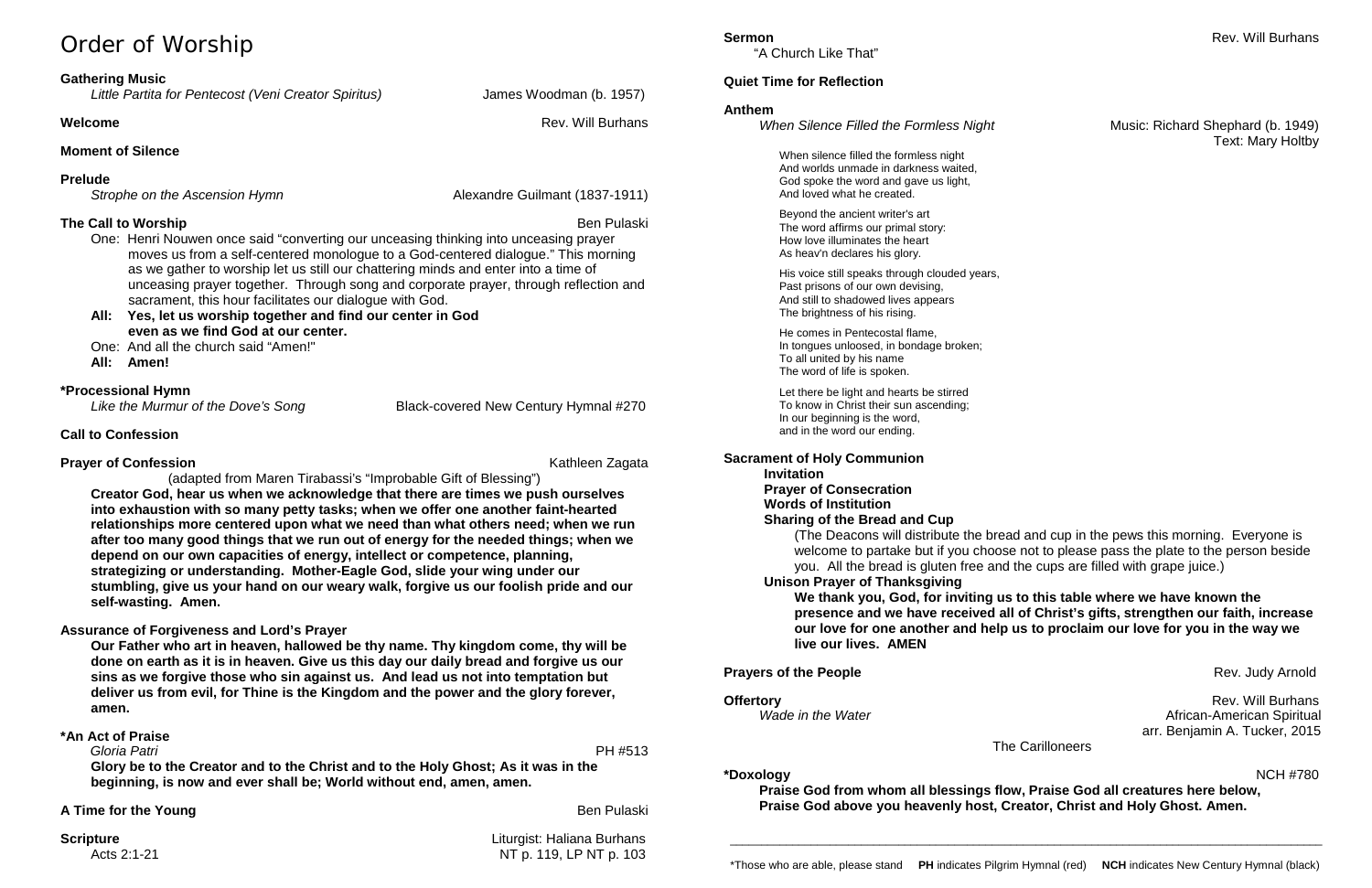### **\*Closing Hymn Spirit, Spirit of Gentleness Spirit, Spirit of Gentleness NCH # 286**

**Benediction Benediction Rev. Judy Arnold & Rev. Will Burhans** 

### **Passing the Peace of Christ**

*(Please offer "peace" or " The peace of Christ" to your neighbor as you depart)*

### **Postlude**

*Komm, heiliger Geist (BWV 651)* 

J.S. Bach (1685-1750)

# Meet Our Church

**First Congregational Church in Winchester, UCC,** *An Open and Affirming Congregation* 21 Church Street, Winchester, MA 01890 781 -729 -9180 **www.fcc -winchester.org**

We are a Christ -centered, nurturing community: growing in faith, serving in love, welcoming all with joy.

The Congregation, Ministers To The World Rev. William Burhans, Lead Pastor Rev. Ms. Judith B. Arnold, Associate Pastor Ms. Kathleen Zagata, RN, MS, CS, Minister of Congregational Health & Wellness Ms. Jane Ring Frank, Minister of Music & Worship Arts Mr. Ben Pulaski, Minister of Faith Formation: Children & Youth Ms. Sarah Marino, Office Manager Mr. Jeffrey Mead, Organist Mr. Tyler Campbell, Sexton Rev. Dr. Kenneth Orth, Pastoral Counselor (Affiliate)

# **June 4 , 2017**

Pentecost Sunday 10:00 Worship Service

# Welcome!

We are happy you have joined us today for worship. We hope that in the coming hour of quiet, song, prayer, sacred scripture, and communal gathering, you will awaken more fully to God's presence in your life and the world around us.

### **Restrooms**

Restrooms are located down the stairs as you first enter the front doors of the church.

### **Accessibility**

Listening devices are available in the back of the sanctuary for the hearing impaired. An after -worship coffee hour is held in Chidley Hall on the bottom floor of the church building. An elevator is located out the doors to the right of the front chancel area and down the hall. Please ask a greeter if you need assistance.

### **Childcare**

Children are always welcome in the sanctuary! We appreciate the sounds of little ones among us. If you'd prefer, there is a professionally staffed nursery on the floor beneath the sanctuary. Ask a greeter if you need help finding it.

### **Family Room**

There is also a comfortable room with sofas, chairs, carpet and an audio link to the service for when you need more room to attend to your family. It is located just outside the doors to the right of the front chancel area.

### **Children (Stepping Stones) and Youth Church School**

Classes for children and youth in pre -k through 12th grade are taught during worship. Families begin the worship service together in the sanctuary. Children are then invited to join us at the front (if they are comfortable) for the Time for the Young. Afterwards, the children and youth are led to their classrooms by their teachers.

### **Get connected!**

Please tell us about yourself and/or request a prayer by filling out a Welcome/Prayer Request Card found in each pew and place it in the offering plate when it passes. We look forward to getting to know you at Coffee Hour, held downstairs immediately following the service. You can also learn more about our community through our website and Facebook page: **www.fcc -winchester.org facebook.com/fccwucc Text FCCW to 22828 to join our email list**